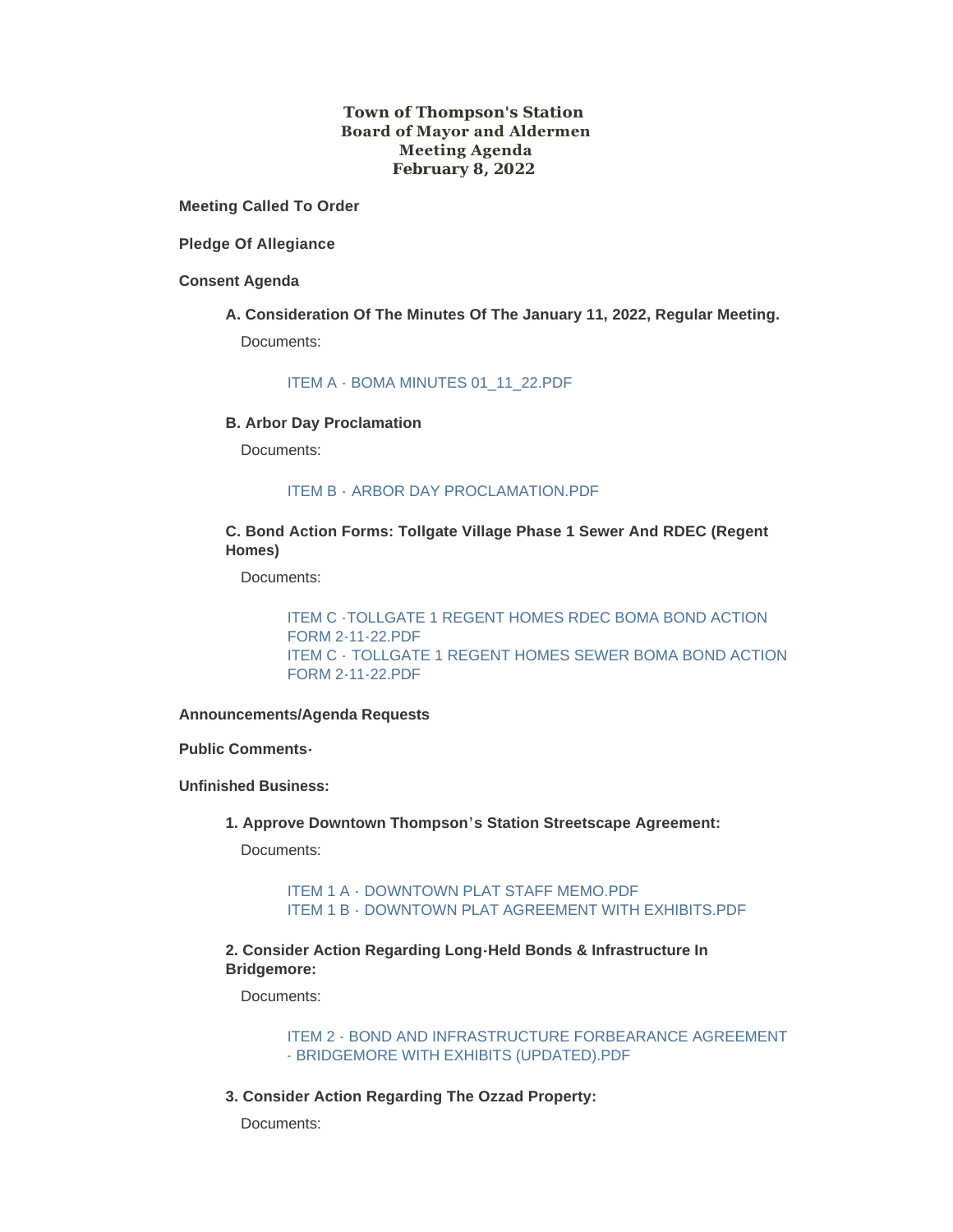[ITEM 3 - OZZAD PROPERTY AGREEMENT PROPOSAL FROM A-1](https://www.thompsons-station.com/AgendaCenter/ViewFile/Item/3625?fileID=15212)  BUILDERS.PDF [ITEM 3 - EXHIBITS TO OPAP\\_RS.PDF](https://www.thompsons-station.com/AgendaCenter/ViewFile/Item/3625?fileID=15211)

**4. Public Hearing And Second Reading For Sector Plan Amendment And Rezoning Request For Property At 1550 West Harpeth Road From The 01 Preserved Open Space To The G2 Intended Growth Sector And From D1 To D3 High Intensity Zoning:** 

Documents:

[ITEM 4 - ORD 2022-004 OZZAD REZONE.PDF](https://www.thompsons-station.com/AgendaCenter/ViewFile/Item/3626?fileID=15197) ITEM 4 - [ORD 2022-003 OZZAD SECTOR PLAN AMENDMENT.PDF](https://www.thompsons-station.com/AgendaCenter/ViewFile/Item/3626?fileID=15196) ITEM 4 - [1550WHARPETH\\_REZONEVICINITY.PDF](https://www.thompsons-station.com/AgendaCenter/ViewFile/Item/3626?fileID=15177) ITEM 4 - [1550WHARPETH\\_REZONESECTORVICINITY.PDF](https://www.thompsons-station.com/AgendaCenter/ViewFile/Item/3626?fileID=15176)

#### **New Business:**

**5. Approve Resolution 2022-002 Payoff Of Debt Or Refinance – Raymond James Financial Services And Associates:**

Documents:

ITEM 5 - [THOMPSONS STATION EXECUTED MUNICIPAL ADVISORY](https://www.thompsons-station.com/AgendaCenter/ViewFile/Item/3627?fileID=15205)  AGREEMENT WITH EXHBITS 11272017.PDF ITEM 5 - [THOMPSON\\_S STATION 2022 GO REF CON RESOLUTION](https://www.thompsons-station.com/AgendaCenter/ViewFile/Item/3627?fileID=15203)  (003).PDF ITEM 5 - [REFSERIES 2018TRUIST.PDF](https://www.thompsons-station.com/AgendaCenter/ViewFile/Item/3627?fileID=15206) [ITEM 5 -THOMPSONS STATION REFUNDING CITY AND COUNTY](https://www.thompsons-station.com/AgendaCenter/ViewFile/Item/3627?fileID=15207)  LETTER 02-3-2022.PDF

**6. Approve Resolution 2022-003 Recommendation On Behalf Of The Utility Board To BOMA For Their Consideration For Submission To The State Of Tennessee In Regard To The Use Of ARPA (American Rescue Plan Act) Funds For The MBR Project And Any Additional Capacity Increase Above (1) One Million Gallons:**

Documents:

[ITEM 6 - RESOLUTION 2022-003 FOR MBR FUNDS - FINAL -](https://www.thompsons-station.com/AgendaCenter/ViewFile/Item/3628?fileID=15179) 1.30.22.PDF

**7. Approve Resolution 2022-004 And Lease Agreement With The Tennessee Equine Hospital, PLLC And To Authorize The Mayor To Execute Said Agreement:**

Documents:

[ITEM 7 - LEASE RESOLUTION 2022-004 -1.31.22.PDF](https://www.thompsons-station.com/AgendaCenter/ViewFile/Item/3629?fileID=15180) [ITEM 7 - TN EQUINE LEASE AGREEMENT.PDF](https://www.thompsons-station.com/AgendaCenter/ViewFile/Item/3629?fileID=15181)

**8. Sector Plan Amendment And Rezoning Request For Property At 4339 Columbia Pike From The G1 Controlled Growth To The G2 Intended Growth Sector And From T2 To D2 Medium Intensity Zoning:**

Documents:

[ITEM 8 A - ORD 2022-001 4339 COLUMBIA PK SECTOR PLAN](https://www.thompsons-station.com/AgendaCenter/ViewFile/Item/3630?fileID=15182)  AMENDMENT.PDF [ITEM 8 B - ORD 2022-002 4339 COLUMBIA PK REZONE.PDF](https://www.thompsons-station.com/AgendaCenter/ViewFile/Item/3630?fileID=15183)